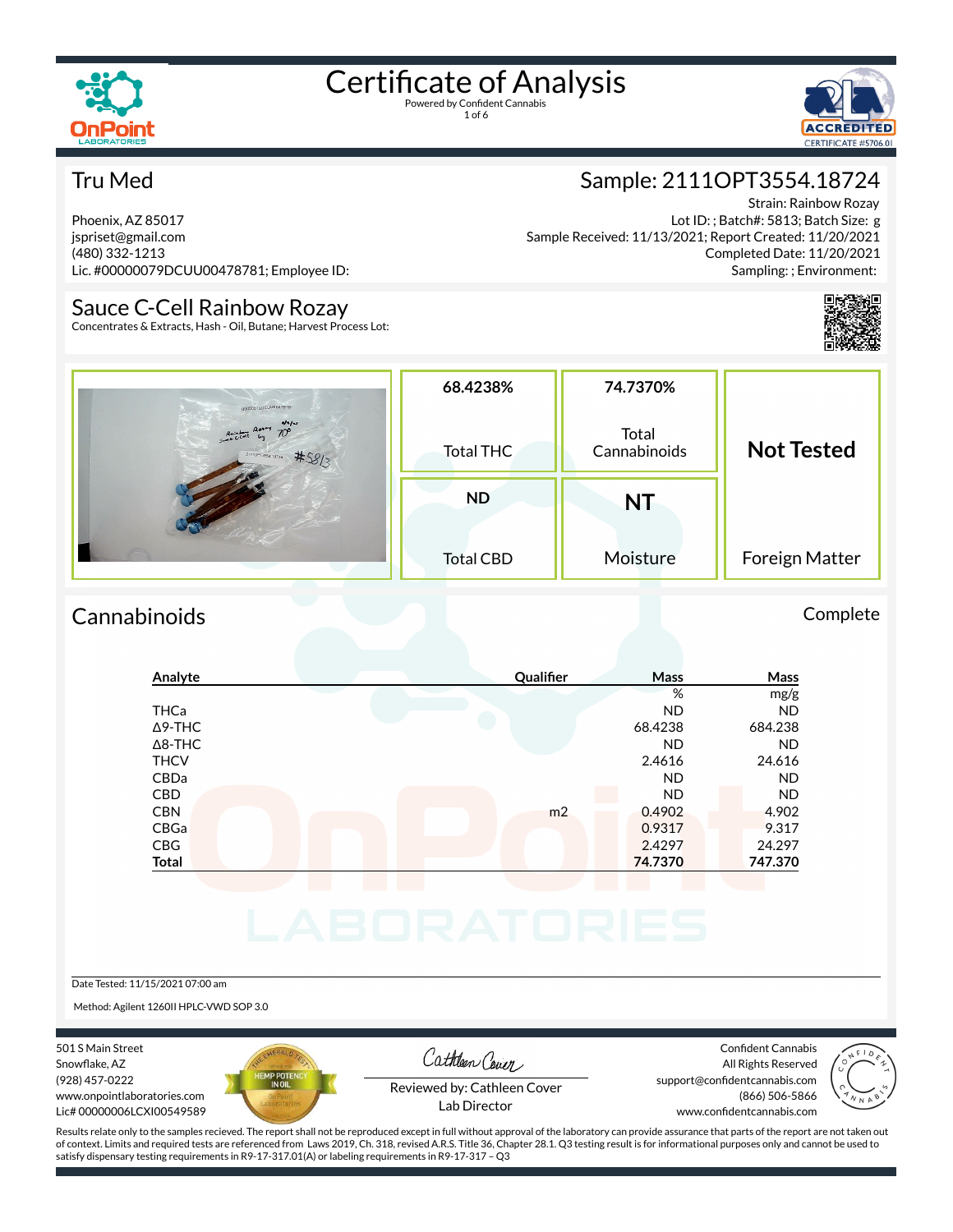

2 of 6



Strain: Rainbow Rozay

Lot ID: ; Batch#: 5813; Batch Size: g

Completed Date: 11/20/2021 Sampling: ; Environment:

Sample: 2111OPT3554.18724

Sample Received: 11/13/2021; Report Created: 11/20/2021

#### Tru Med

Phoenix, AZ 85017 jspriset@gmail.com (480) 332-1213 Lic. #00000079DCUU00478781; Employee ID:

#### Sauce C-Cell Rainbow Rozay Concentrates & Extracts, Hash - Oil, Butane; Harvest Process Lot:

satisfy dispensary testing requirements in R9-17-317.01(A) or labeling requirements in R9-17-317 – Q3

### Microbials Pass



| Analyte                                                                                                                                                                                            | Qualifier                   | Limit              | Units                                           | <b>Status</b> |
|----------------------------------------------------------------------------------------------------------------------------------------------------------------------------------------------------|-----------------------------|--------------------|-------------------------------------------------|---------------|
|                                                                                                                                                                                                    |                             | CFU/g              | CFU/g                                           |               |
| Aspergillus                                                                                                                                                                                        |                             | Not Detected in 1g | ND                                              | Pass          |
| E. Coli<br>Salmonella                                                                                                                                                                              |                             | 100,0000           | <b>ND</b>                                       | Pass          |
|                                                                                                                                                                                                    |                             | Not Detected in 1g | <b>ND</b>                                       | Pass          |
|                                                                                                                                                                                                    |                             |                    |                                                 |               |
|                                                                                                                                                                                                    |                             |                    |                                                 |               |
|                                                                                                                                                                                                    |                             |                    |                                                 |               |
|                                                                                                                                                                                                    |                             |                    |                                                 |               |
|                                                                                                                                                                                                    |                             |                    |                                                 |               |
|                                                                                                                                                                                                    |                             |                    |                                                 |               |
|                                                                                                                                                                                                    |                             |                    |                                                 |               |
|                                                                                                                                                                                                    |                             |                    |                                                 |               |
|                                                                                                                                                                                                    |                             |                    |                                                 |               |
|                                                                                                                                                                                                    |                             |                    |                                                 |               |
|                                                                                                                                                                                                    |                             |                    |                                                 |               |
|                                                                                                                                                                                                    |                             |                    |                                                 |               |
|                                                                                                                                                                                                    |                             |                    |                                                 |               |
|                                                                                                                                                                                                    |                             |                    |                                                 |               |
|                                                                                                                                                                                                    |                             |                    |                                                 |               |
|                                                                                                                                                                                                    |                             |                    |                                                 |               |
|                                                                                                                                                                                                    |                             |                    |                                                 |               |
|                                                                                                                                                                                                    | LABORATORIES                |                    |                                                 |               |
|                                                                                                                                                                                                    |                             |                    |                                                 |               |
|                                                                                                                                                                                                    |                             |                    |                                                 |               |
| Date Tested: 11/17/2021 12:00 am<br>Method: BioRad qPCR                                                                                                                                            |                             |                    |                                                 |               |
|                                                                                                                                                                                                    |                             |                    |                                                 |               |
| 501 S Main Street                                                                                                                                                                                  | Cathleen Cover              |                    | <b>Confident Cannabis</b>                       |               |
| Snowflake, AZ<br>MICROBIAL 2<br>SALMONELLA                                                                                                                                                         |                             |                    | All Rights Reserved                             |               |
| (928) 457-0222<br>www.onpointlaboratories.com                                                                                                                                                      | Reviewed by: Cathleen Cover |                    | support@confidentcannabis.com<br>(866) 506-5866 |               |
| Lic# 00000006LCXI00549589                                                                                                                                                                          | Lab Director                |                    | www.confidentcannabis.com                       |               |
| Results relate only to the samples recieved. The report shall not be reproduced except in full without approval of the laboratory can provide assurance that parts of the report are not taken out |                             |                    |                                                 |               |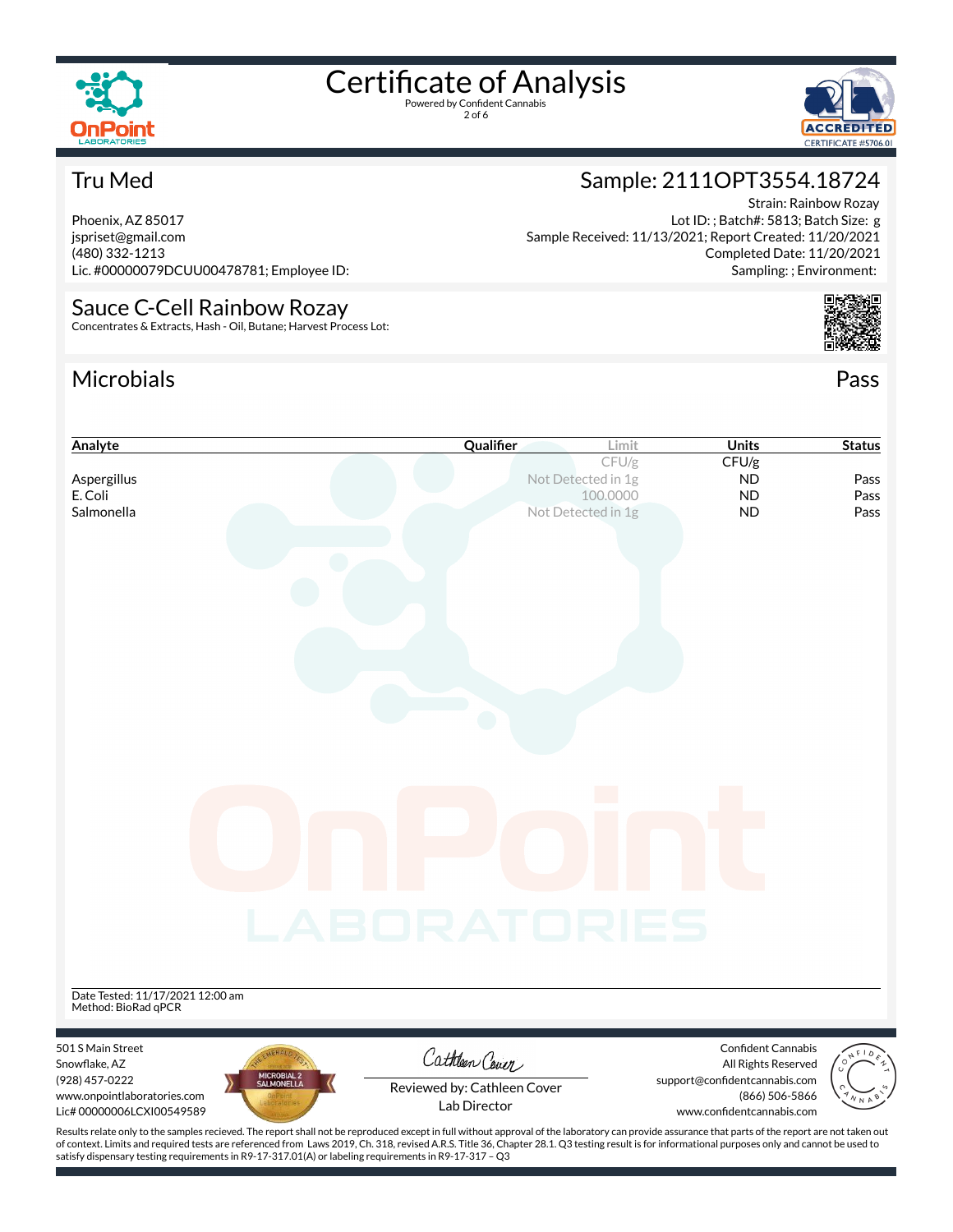



Strain: Rainbow Rozay

Lot ID: ; Batch#: 5813; Batch Size: g

Completed Date: 11/20/2021 Sampling: ; Environment:

Sample: 2111OPT3554.18724

Sample Received: 11/13/2021; Report Created: 11/20/2021

#### Tru Med

Phoenix, AZ 85017 jspriset@gmail.com (480) 332-1213 Lic. #00000079DCUU00478781; Employee ID:

### Sauce C-Cell Rainbow Rozay

Concentrates & Extracts, Hash - Oil, Butane; Harvest Process Lot:

### Mycotoxins Pass



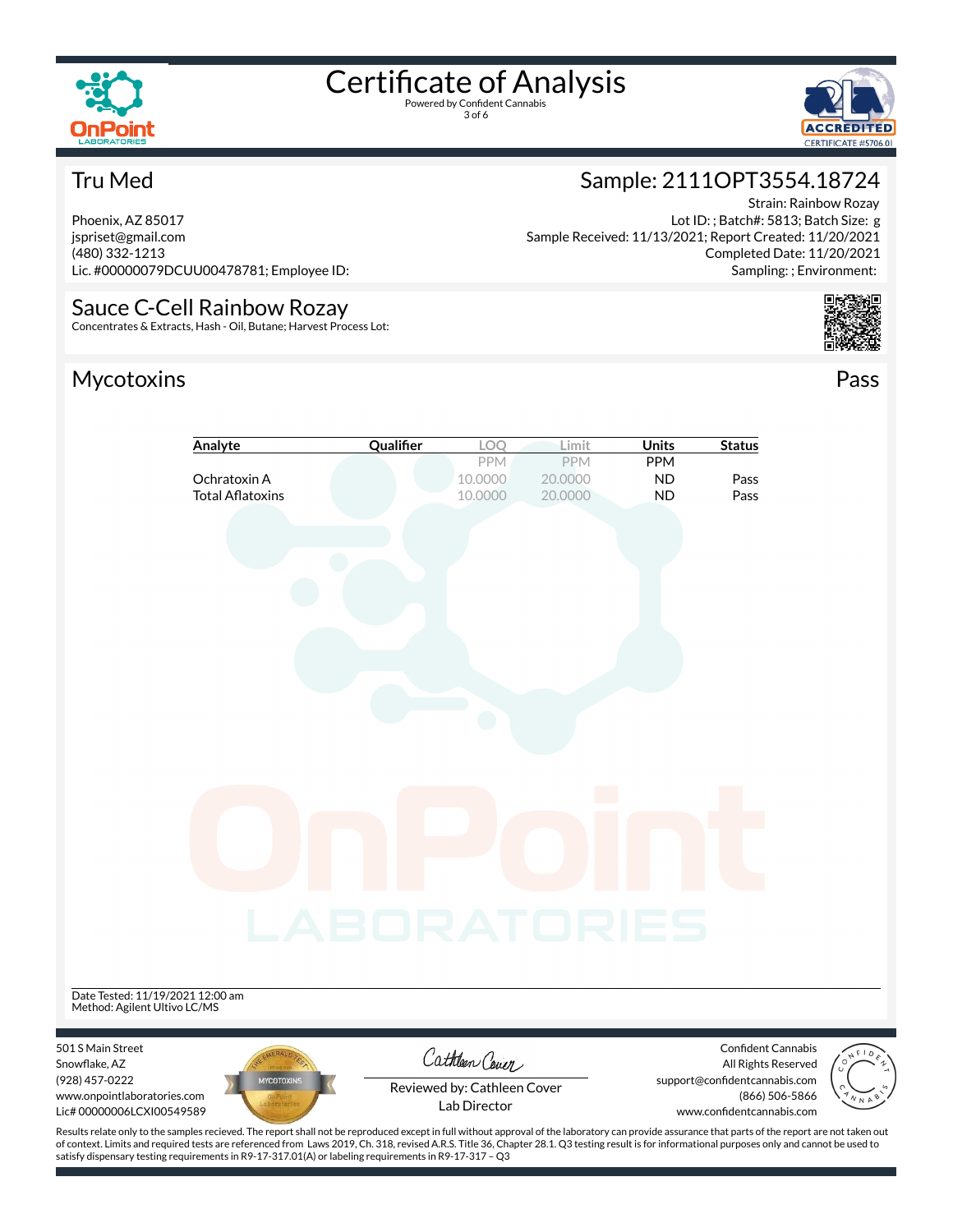

4 of 6



#### Tru Med

Phoenix, AZ 85017 jspriset@gmail.com (480) 332-1213 Lic. #00000079DCUU00478781; Employee ID:

#### Sauce C-Cell Rainbow Rozay

Concentrates & Extracts, Hash - Oil, Butane; Harvest Process Lot:

### Heavy Metals **Pass**

#### Strain: Rainbow Rozay Lot ID: ; Batch#: 5813; Batch Size: g

Sample Received: 11/13/2021; Report Created: 11/20/2021 Completed Date: 11/20/2021 Sampling: ; Environment:

Sample: 2111OPT3554.18724



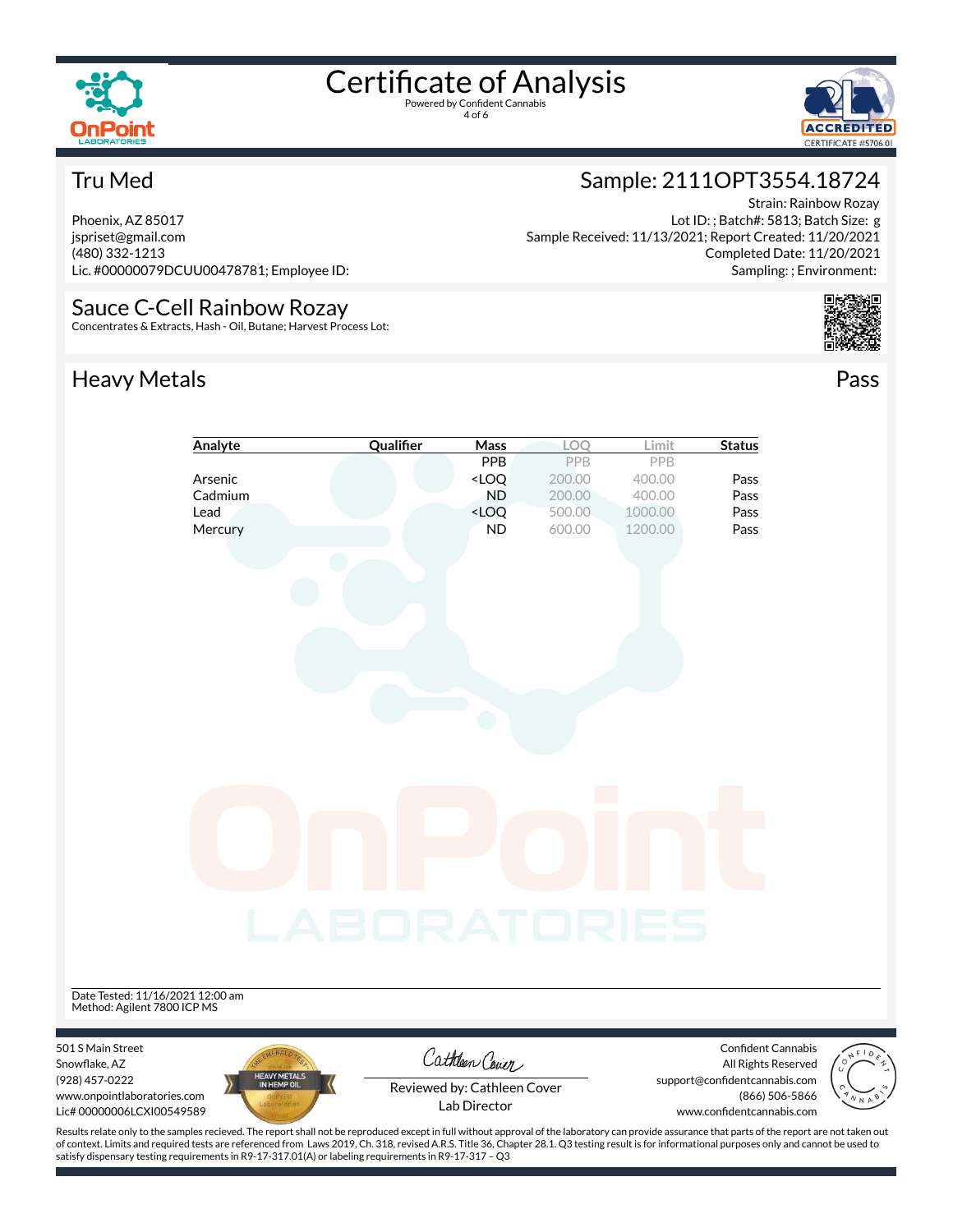



Strain: Rainbow Rozay

Lot ID: ; Batch#: 5813; Batch Size: g

Completed Date: 11/20/2021 Sampling: ; Environment:

Sample: 2111OPT3554.18724

Sample Received: 11/13/2021; Report Created: 11/20/2021

#### Tru Med

Phoenix, AZ 85017 jspriset@gmail.com (480) 332-1213 Lic. #00000079DCUU00478781; Employee ID:

#### Sauce C-Cell Rainbow Rozay

Concentrates & Extracts, Hash - Oil, Butane; Harvest Process Lot:

| <b>Pesticides</b>   |           |            |            |            |               |                        |           |            |            |            | Pass          |
|---------------------|-----------|------------|------------|------------|---------------|------------------------|-----------|------------|------------|------------|---------------|
| Analyte             | Qualifier | LOO        | Limit      | Units      | <b>Status</b> | Analyte                | Qualifier | LOO        | Limit      | Units      | <b>Status</b> |
|                     |           | <b>PPM</b> | <b>PPM</b> | <b>PPM</b> |               |                        |           | <b>PPM</b> | <b>PPM</b> | <b>PPM</b> |               |
| <b>DDVP</b>         |           | 0.0500     | 0.1000     | <b>ND</b>  | Pass          | Hexythiazox            |           | 0.5000     | 1.0000     | <b>ND</b>  | Pass          |
| Abamectin           |           | 0.2500     | 0.5000     | <b>ND</b>  | Pass          | Imazalil               |           | 0.1000     | 0.2000     | <b>ND</b>  | Pass          |
| Acephate            |           | 0.2000     | 0.4000     | <b>ND</b>  | Pass          | Imidacloprid           |           | 0.2000     | 0.4000     | <b>ND</b>  | Pass          |
| Acequinocyl         |           | 1.0000     | 2.0000     | <b>ND</b>  | Pass          | <b>Kresoxim Methyl</b> |           | 0.2000     | 0.4000     | <b>ND</b>  | Pass          |
| Acetamiprid         |           | 0.1000     | 0.2000     | <b>ND</b>  | Pass          | Malathion              |           | 0.1000     | 0.2000     | <b>ND</b>  | Pass          |
| Aldicarb            |           | 0.2000     | 0.4000     | <b>ND</b>  | Pass          | Metalaxyl              |           | 0.1000     | 0.2000     | <b>ND</b>  | Pass          |
| Azoxystrobin        |           | 0.1000     | 0.2000     | <b>ND</b>  | Pass          | Methiocarb             |           | 0.1000     | 0.2000     | <b>ND</b>  | Pass          |
| <b>Bifenazate</b>   |           | 0.1000     | 0.2000     | <b>ND</b>  | Pass          | Methomyl               |           | 0.2000     | 0.4000     | <b>ND</b>  | Pass          |
| <b>Bifenthrin</b>   |           | 0.1000     | 0.2000     | <b>ND</b>  | Pass          | Myclobutanil           |           | 0.1000     | 0.2000     | <b>ND</b>  | Pass          |
| <b>Boscalid</b>     |           | 0.2000     | 0.4000     | <b>ND</b>  | Pass          | Naled                  |           | 0.2500     | 0.5000     | <b>ND</b>  | Pass          |
| Carbarvl            |           | 0.1000     | 0.2000     | <b>ND</b>  | Pass          | Oxamvl                 |           | 0.5000     | 1.0000     | <b>ND</b>  | Pass          |
| Carbofuran          |           | 0.1000     | 0.2000     | <b>ND</b>  | Pass          | Paclobutrazol          |           | 0.2000     | 0.4000     | <b>ND</b>  | Pass          |
| Chlorantraniliprole |           | 0.1000     | 0.2000     | <b>ND</b>  | Pass          | Permethrins            |           | 0.1000     | 0.2000     | <b>ND</b>  | Pass          |
| Chlorfenapyr        |           | 0.5000     | 1.0000     | <b>ND</b>  | Pass          | Phosmet                |           | 0.1000     | 0.2000     | <b>ND</b>  | Pass          |
| Chlorpyrifos        |           | 0.1000     | 0.2000     | <b>ND</b>  | Pass          | Piperonyl Butoxide     |           | 1.0000     | 2.0000     | <b>ND</b>  | Pass          |
| Clofentezine        |           | 0.1000     | 0.2000     | <b>ND</b>  | Pass          | Prallethrin            |           | 0.1000     | 0.2000     | <b>ND</b>  | Pass          |
| Cyfluthrin          |           | 0.5000     | 1.0000     | <b>ND</b>  | Pass          | Propiconazole          |           | 0.2000     | 0.4000     | <b>ND</b>  | Pass          |
| Cypermethrin        |           | 0.5000     | 1.0000     | <b>ND</b>  | Pass          | Propoxur               |           | 0.1000     | 0.2000     | <b>ND</b>  | Pass          |
| Daminozide          |           | 0.5000     | 1.0000     | <b>ND</b>  | Pass          | Pyrethrins             |           | 0.5000     | 1.0000     | <b>ND</b>  | Pass          |
| Diazinon            |           | 0.1000     | 0.2000     | <b>ND</b>  | Pass          | Pyridaben              |           | 0.1000     | 0.2000     | <b>ND</b>  | Pass          |
| Dimethoate          |           | 0.1000     | 0.2000     | <b>ND</b>  | Pass          | Spinosad               |           | 0.1000     | 0.2000     | <b>ND</b>  | Pass          |
| Ethoprophos         |           | 0.1000     | 0.2000     | <b>ND</b>  | Pass          | Spiromesifen           |           | 0.1000     | 0.2000     | <b>ND</b>  | Pass          |
| Etofenprox          |           | 0.2000     | 0.4000     | <b>ND</b>  | Pass          | Spirotetramat          |           | 0.1000     | 0.2000     | <b>ND</b>  | Pass          |
| Etoxazole           |           | 0.1000     | 0.2000     | <b>ND</b>  | Pass          | Spiroxamine            |           | 0.2000     | 0.4000     | <b>ND</b>  | Pass          |
| Fenoxycarb          |           | 0.1000     | 0.2000     | <b>ND</b>  | Pass          | Tebuconazole           |           | 0.2000     | 0.4000     | <b>ND</b>  | Pass          |
| Fenpyroximate       |           | 0.2000     | 0.4000     | <b>ND</b>  | Pass          | Thiacloprid            |           | 0.1000     | 0.2000     | <b>ND</b>  | Pass          |
| Fipronil            |           | 0.2000     | 0.4000     | <b>ND</b>  | Pass          | Thiamethoxam           |           | 0.1000     | 0.2000     | <b>ND</b>  | Pass          |
| Flonicamid          |           | 0.5000     | 1.0000     | <b>ND</b>  | Pass          | Trifloxystrobin        |           | 0.1000     | 0.2000     | <b>ND</b>  | Pass          |
| Fludioxonil         |           | 0.2000     | 0.4000     | <b>ND</b>  | Pass          |                        |           |            |            |            |               |



Date Tested: 11/19/2021 12:00 am Method: Agilent Ultivo LC/MS

501 S Main Street Snowflake, AZ (928) 457-0222 www.onpointlaboratories.com Lic# 00000006LCXI00549589



Cathleen Cover

Confident Cannabis All Rights Reserved support@confidentcannabis.com (866) 506-5866



Reviewed by: Cathleen Cover Lab Director

www.confidentcannabis.com